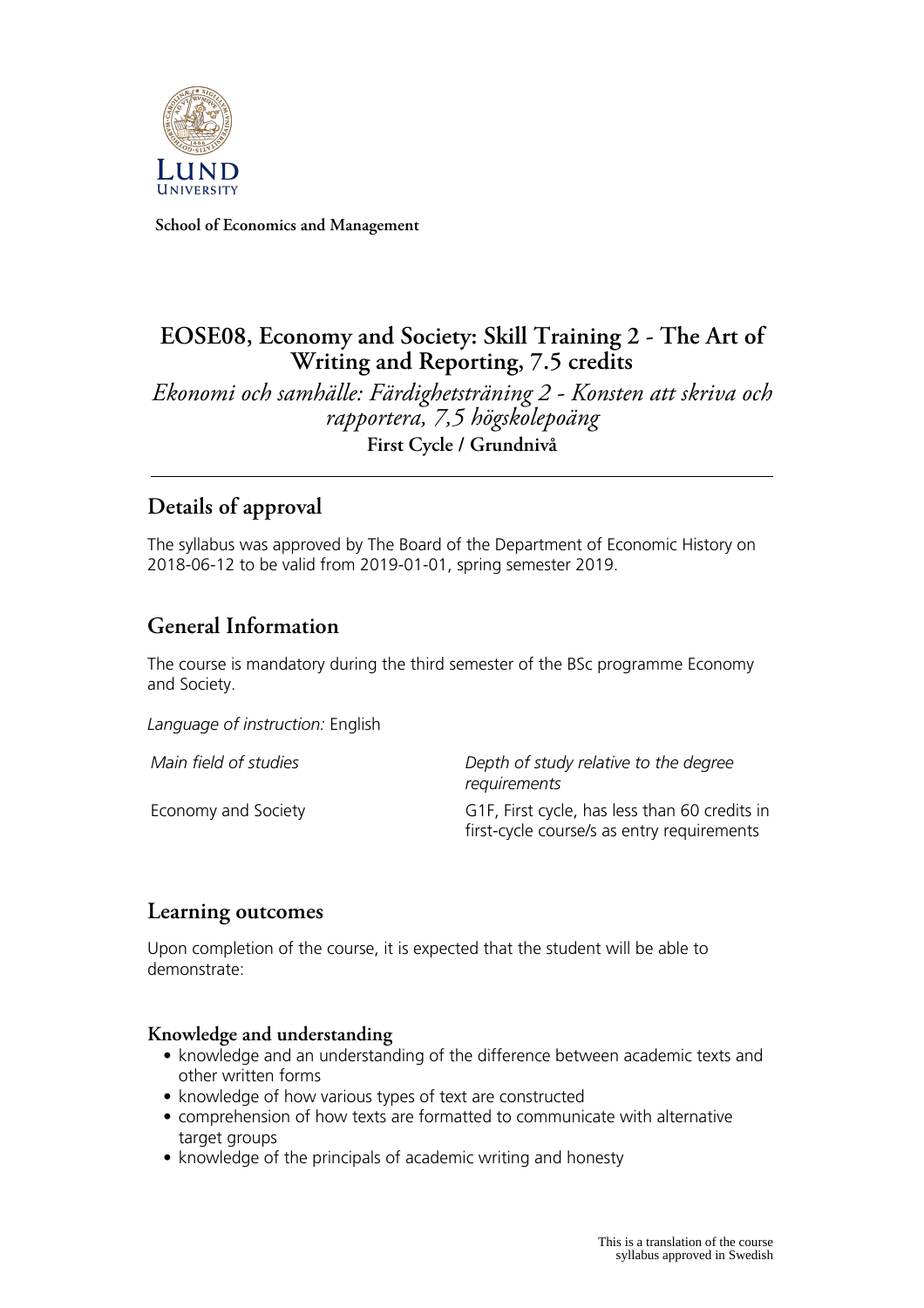#### **Competence and skills**

- an ability to independently analyse texts
- skill of writing in different styles
- capacity to critically examine and provide constructive criticism to the written text of other students

### **Judgement and approach**

- ability to critique sources
- ability to critically approach subjectivity and objectivity in text, both in the reading of text and in the writing of the student's own work
- ability to account for the relationship and difference between evidence/results and conclusion
- ability to maintain academic honesty in written text

### **Course content**

The course aims at strengthening the writing skills of the student across a range of styles, thereby providing competences of practical use for employment or for further study e.g. writing a Bachelor thesis. The course works towards developing the prerequisite skills in writing, primarily obtained through practical training and active practice. Therefore, lectures will comprise only a limited part of the course and focus is instead given to practical exercises which are presented and discussed during seminars.

Apart from active written expression, the course offers an important learning opportunity for reading and analysing the text of fellow cohorts, as well as an environment in which to discuss the construction and characteristics of texts together. The course therefore additionally consists of literature seminars as well as reviewing the texts of fellow students in a peer review type process.

## **Course design**

The course consists of lectures and seminars.

Students work individually and in groups. Through the lectures and course literature, students will acquire knowledge on the differences in style of various types of text and they will receive practical assistance in the writing process. The skill training occurs through the reading, analysis and discussion of academic, popular science and policy based texts. The emphasis in the skill training is placed upon the student learning to write in a variety of text styles independently e.g. summaries of academic papers, research projects, popular science articles, reports, policy documents etc. Student reviews, in which students critically appraise one another's written submissions, are an important component.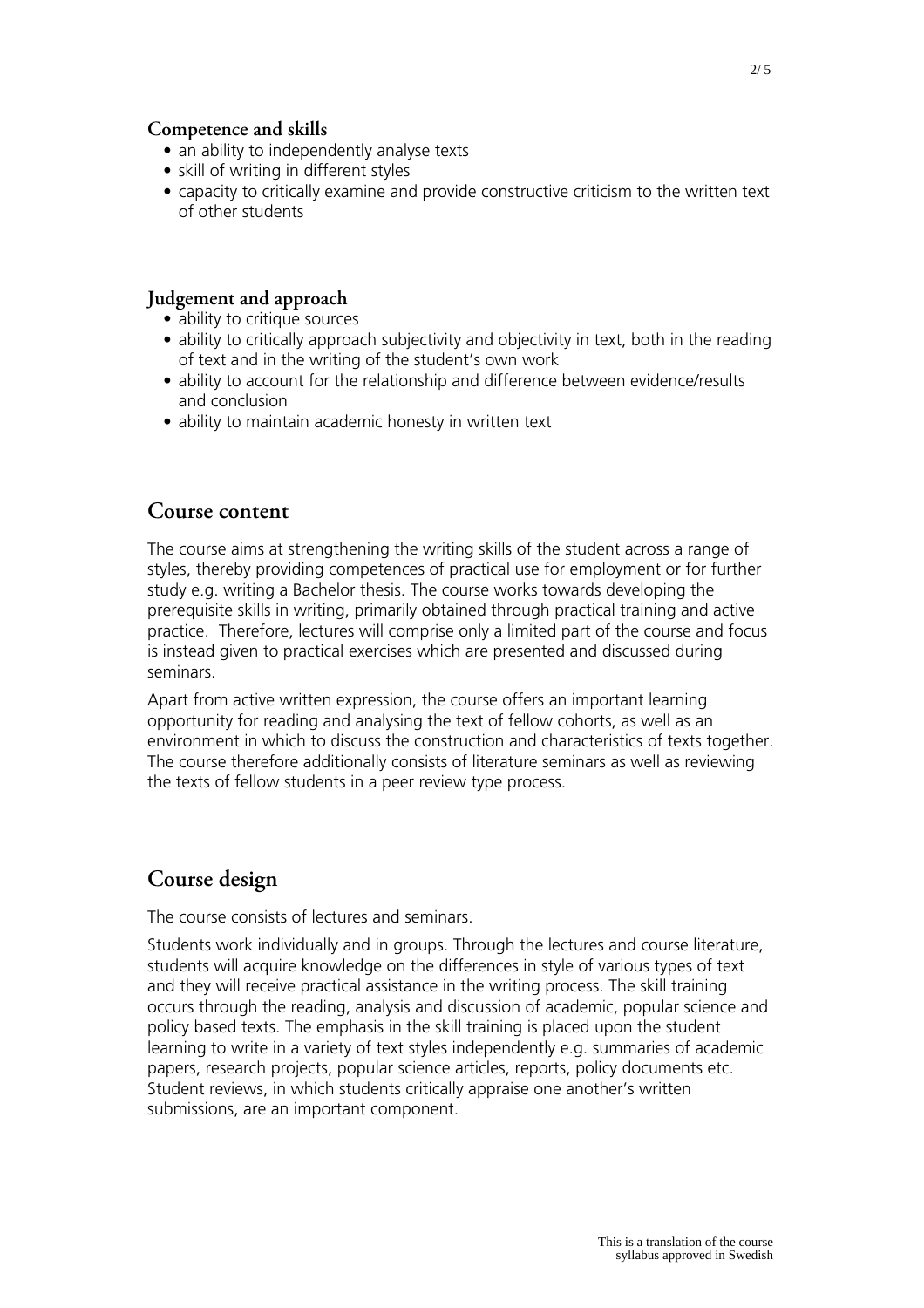### **Assessment**

Examination is in written form in addition to oral assessment. The examination is based upon knowledge which the students have obtained from the course literature, lectures and practical exercises. The written part of the examination is on a continuous assessment basis in the form of article submissions, the quality of which is assessed and graded. The oral part of the examination consists of student activity at the seminars in discussing their own and their colleagues' work.

The University views plagiarism very seriously, and will take disciplinary actions against students for any kind of attempted malpractice in examinations and assessments. Plagiarism is considered to be a very serious academic offence. The penalty that may be imposed for this, and other unauthorized behavior in examinations or assessments, includes suspension from the University.

The examiner, in consultation with Disability Support Services, may deviate from the regular form of examination in order to provide a permanently disabled student with a form of examination equivalent to that of a student without a disability.

*Subcourses that are part of this course can be found in an appendix at the end of this document.*

## **Grades**

Marking scale: Fail, E, D, C, B, A.

At the School of Economics and Management grades are awarded in accordance with a criterion-based grading scale UA:

- A: Excellent
- B: Very good
- C: Good
- D: Satisfactory
- E: Sufficient
- U: Fail

### **Grade** (Definition). Characteristic

**A** (Excellent). A distinguished result that is excellent with regard to theoretical depth, practical relevance, analytical ability and independent thought.

**B** (Very good). A very good result with regard to theoretical depth, practical relevance, analytical ability and independent thought.

**C** (Good). The result is of a good standard with regard to theoretical depth, practical relevance, analytical ability and independent thought and lives up to expectations.

**D** (Satisfactory). The result is of a satisfactory standard with regard to theoretical depth, practical relevance, analytical ability and independent thought.

**E** (Sufficient). The result satisfies the minimum requirements with regard to theoretical depth, practical relevance, analytical ability and independent thought, but not more.

**F** (Fail). The result does not meet the minimum requirements with regard to theoretical depth, practical relevance, analytical ability and independent thought.

To pass the course, the students must have been awarded the grade of E or higher.

Students who do not obtain grades A-E on their written class room exam will be offered opportunities to retake the exam in which case the student will be assessed according to regular procedure. In the case of home exams that are handed in after the set deadline the teacher can: a) hand out a new exam which will be assessed according to regular procedure, b) may penalize the student by handing out a lower grade on the assignment in question unless the student can demonstrate special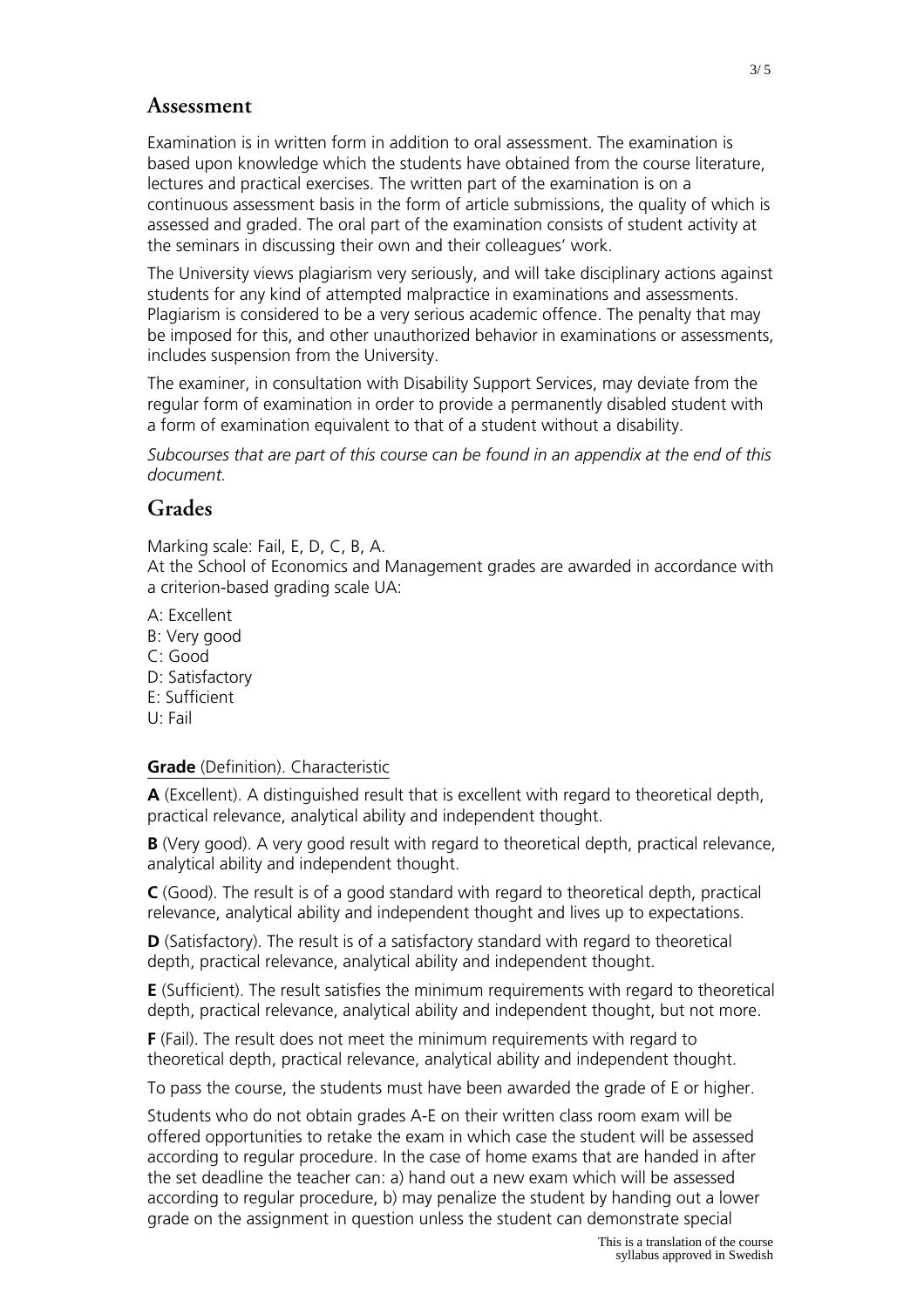# **Entry requirements**

Students accepted for the BSc programme Economy and Society who have obtained at least 45 credits during the programme qualify for this course.